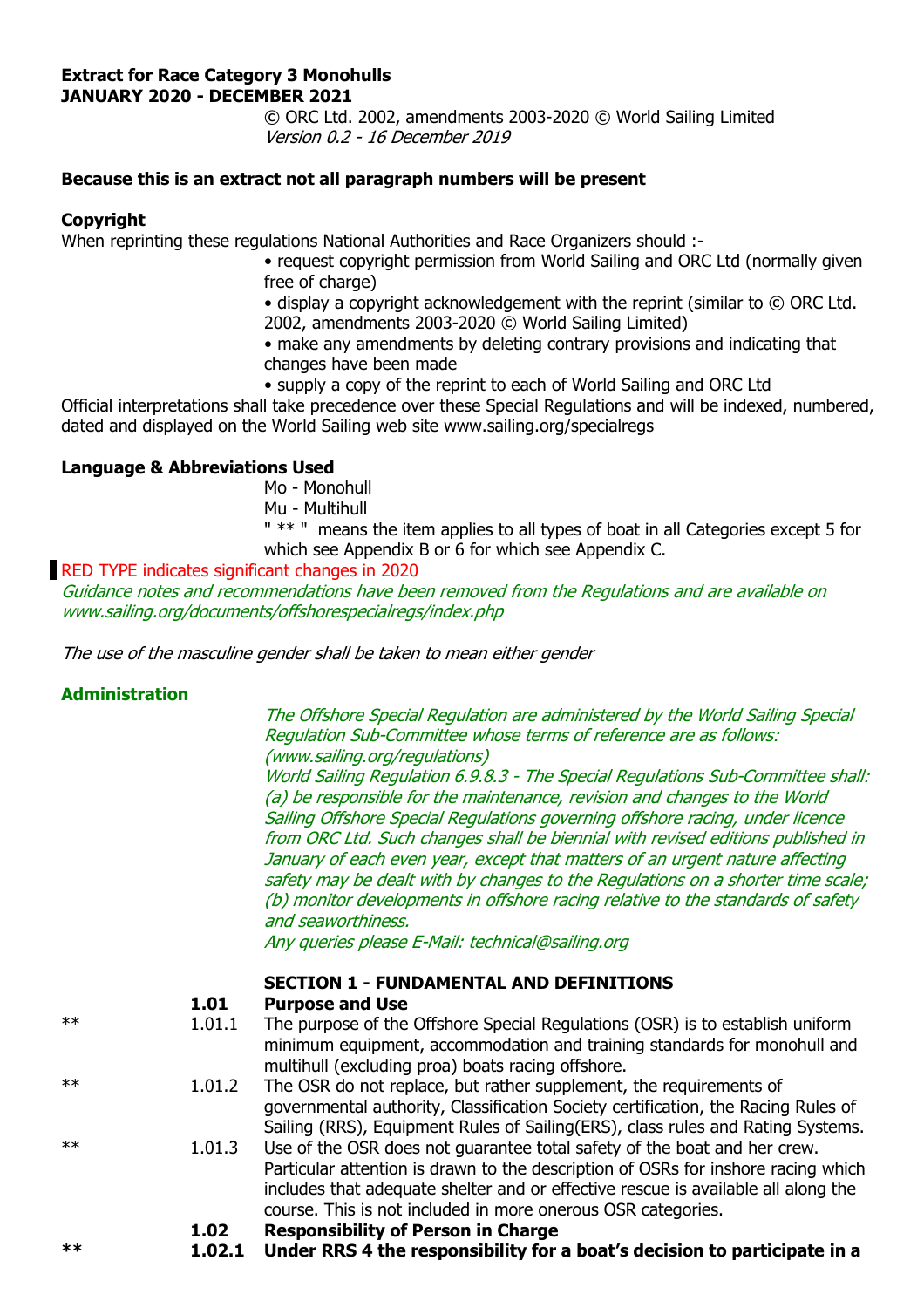|            |                   | race or continue racing is hers alone. The safety of a boat and her crew<br>is the sole and inescapable responsibility of the Person in Charge who<br>shall do his best to ensure that the boat is fully found, thoroughly<br>seaworthy and manned by an experienced and appropriately trained<br>crew who are physically fit to face bad weather. The person in charge<br>shall also assign a person to take over his responsibilities in the event |
|------------|-------------------|------------------------------------------------------------------------------------------------------------------------------------------------------------------------------------------------------------------------------------------------------------------------------------------------------------------------------------------------------------------------------------------------------------------------------------------------------|
| $\ast\ast$ | 1.02.2            | of his incapacitation.<br>Neither the establishment of the OSR, nor their use by Organizing Authorities,<br>nor the inspection of a boat under the OSR in any way limits or reduces the                                                                                                                                                                                                                                                              |
| $**$       | 1.02.3            | complete and unlimited responsibility of the Person in Charge.<br>By participating in a race conducted under the OSR, the person in charge, each<br>competitor and boat owner agrees to reasonably cooperate with the organizing<br>authority and World Sailing in the development of an independent incident report<br>as specified in 2.02                                                                                                         |
|            |                   |                                                                                                                                                                                                                                                                                                                                                                                                                                                      |
| $\ast\ast$ | 1.03              | <b>Definitions, Abbreviations, Word Usage</b>                                                                                                                                                                                                                                                                                                                                                                                                        |
|            | 1.03.1            | Definitions of Terms used in this document                                                                                                                                                                                                                                                                                                                                                                                                           |
|            | Abbreviation      | Description                                                                                                                                                                                                                                                                                                                                                                                                                                          |
|            | #                 | Pound force (lbf)                                                                                                                                                                                                                                                                                                                                                                                                                                    |
|            | <b>ABS</b>        | American Bureau of Shipping                                                                                                                                                                                                                                                                                                                                                                                                                          |
|            | Age Date          | Month/year of first launch                                                                                                                                                                                                                                                                                                                                                                                                                           |
|            | <b>AIS</b>        | <b>Automatic Identification Systems</b>                                                                                                                                                                                                                                                                                                                                                                                                              |
|            | <b>CEN</b>        | Comité Européen de Normalisation                                                                                                                                                                                                                                                                                                                                                                                                                     |
|            | Coaming           | The part of the cockpit, including the transverse after limit, over which<br>water would run when the boat is floating level and the cockpit is filled<br>to overflowing                                                                                                                                                                                                                                                                             |
|            | <b>COLREGS</b>    | International Regulations for Preventing Collisions at Sea                                                                                                                                                                                                                                                                                                                                                                                           |
|            | Contained         | A cockpit where the combined area open aft to the sea is less than                                                                                                                                                                                                                                                                                                                                                                                   |
|            | Cockpit           | 50% maximum cockpit depth x maximum cockpit width                                                                                                                                                                                                                                                                                                                                                                                                    |
|            | <b>CPR</b>        | Cardio-Pulmonary Resuscitation                                                                                                                                                                                                                                                                                                                                                                                                                       |
|            | Crewmember        | Every person on board                                                                                                                                                                                                                                                                                                                                                                                                                                |
|            | <b>DSC</b>        | <b>Digital Selective Calling</b>                                                                                                                                                                                                                                                                                                                                                                                                                     |
|            | EN                | European Norm                                                                                                                                                                                                                                                                                                                                                                                                                                        |
|            | <b>EPIRB</b>      | <b>Emergency Position-Indicating Radio Beacon</b>                                                                                                                                                                                                                                                                                                                                                                                                    |
|            | <b>ERS</b>        | World Sailing - Equipment Rules of Sailing                                                                                                                                                                                                                                                                                                                                                                                                           |
|            | <b>FA Station</b> | The transverse station at which the upper corner of the transom meets<br>the sheerline.                                                                                                                                                                                                                                                                                                                                                              |
|            | First Launch      | Month & year of first launch of the individual boat                                                                                                                                                                                                                                                                                                                                                                                                  |
|            | Foul-Weather      | Clothing designed to keep the wearer dry and may consist of one piece                                                                                                                                                                                                                                                                                                                                                                                |
|            | Suit              | or several                                                                                                                                                                                                                                                                                                                                                                                                                                           |
|            | <b>GMDSS</b>      | Global Maritime Distress & Safety System                                                                                                                                                                                                                                                                                                                                                                                                             |
|            | <b>GNSS</b>       | Global Navigation Satellite System                                                                                                                                                                                                                                                                                                                                                                                                                   |
|            | <b>GPS</b>        | <b>Global Positioning System</b>                                                                                                                                                                                                                                                                                                                                                                                                                     |
|            | Hatch             | The term hatch includes the entire hatch assembly including the lid or<br>cover as part of that assembly                                                                                                                                                                                                                                                                                                                                             |
|            | <b>HMPE</b>       | High Modulus Polyethylene (Dyneema®/Spectra® or equivalent)                                                                                                                                                                                                                                                                                                                                                                                          |
|            | <b>IMO</b>        | <b>International Maritime Organisation</b>                                                                                                                                                                                                                                                                                                                                                                                                           |
|            | <b>IMSO</b>       | The International Mobile Satellite Organisation, the independent,<br>intergovernmental organisation that oversees Inmarsat's performance                                                                                                                                                                                                                                                                                                             |
|            | <b>INMARSAT</b>   | of its Public Service Obligations for the GMDSS and reports on these to<br><b>IMO</b><br>Inmarsat Global Limited is the private company that provides GMDSS                                                                                                                                                                                                                                                                                          |
|            |                   | satellite distress and safety communications, plus general<br>communications via voice, fax and data                                                                                                                                                                                                                                                                                                                                                 |
|            | <b>ISAF</b>       | International Sailing Federation- (now World Sailing)                                                                                                                                                                                                                                                                                                                                                                                                |
|            | <b>ISO</b>        | International Standard Organization or International Organization for<br>Standardization.                                                                                                                                                                                                                                                                                                                                                            |
|            | ITU               | <b>International Telecommunications Union</b>                                                                                                                                                                                                                                                                                                                                                                                                        |
|            | <b>Jackstay</b>   | A securely fastened webbing or rope which permits a crewmember to<br>move from one part of the boat to another without having to unclip a                                                                                                                                                                                                                                                                                                            |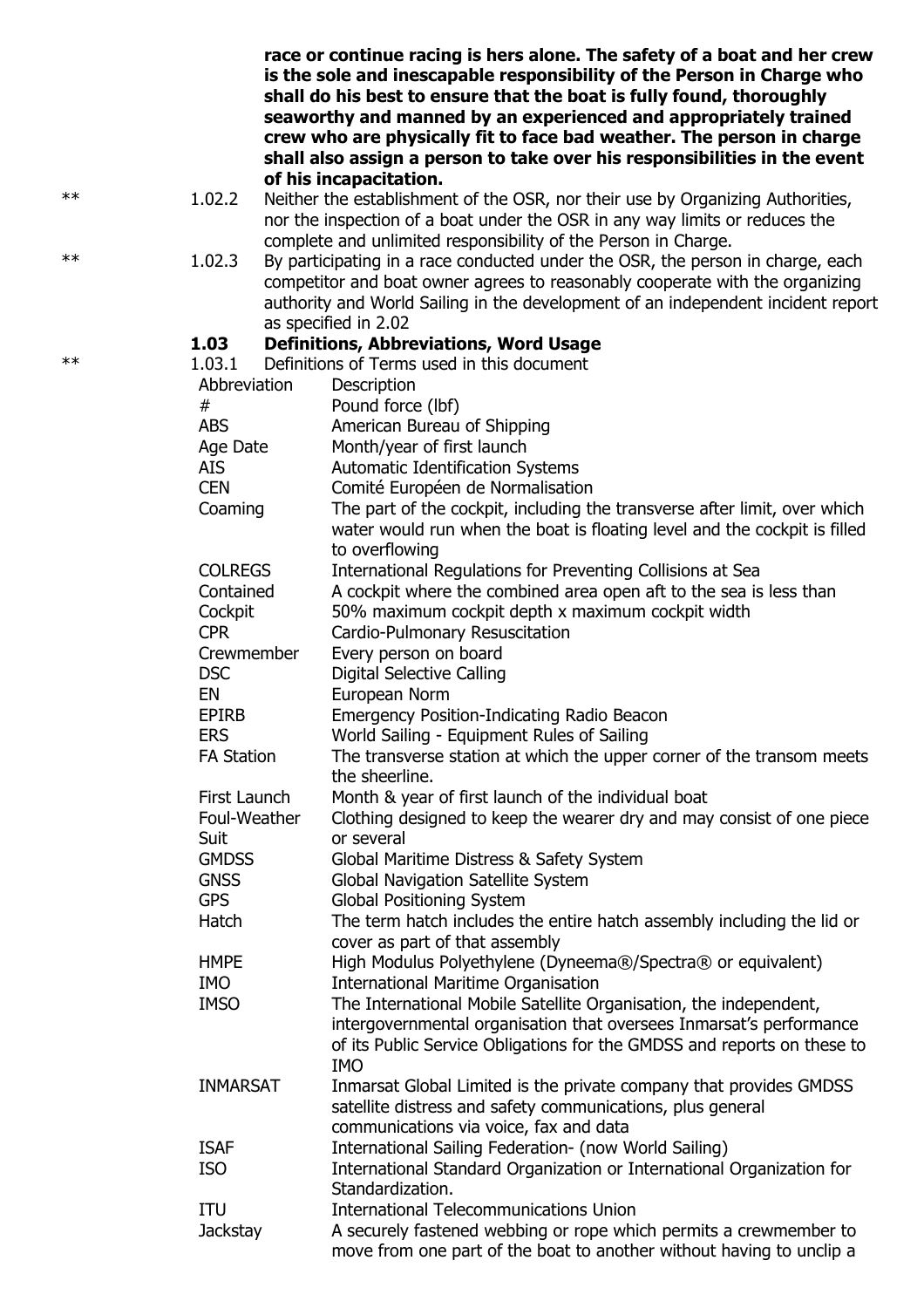|            |                                        |                   | safety harness tether.                                                                                                                  |  |  |  |
|------------|----------------------------------------|-------------------|-----------------------------------------------------------------------------------------------------------------------------------------|--|--|--|
|            | LH                                     |                   | Hull Length as defined by the ERS                                                                                                       |  |  |  |
|            | Lifeline                               |                   | Rope or wire line rigged as guardrail / guardline around the deck                                                                       |  |  |  |
|            | <b>LSA</b>                             |                   | IMO International Life-Saving Appliance Code                                                                                            |  |  |  |
|            | LWL                                    |                   | (Length of) loaded waterline<br>A boat with one hull                                                                                    |  |  |  |
|            | Monohull<br>Moveable<br><b>Ballast</b> |                   | Material carried for the sole purpose of increasing weight and/or                                                                       |  |  |  |
|            |                                        |                   | influencing stability and/or trim and which may be moved transversely                                                                   |  |  |  |
|            |                                        |                   | but not varied in weight while a boat is racing                                                                                         |  |  |  |
|            | Multihull                              |                   | A boat with more than one hull                                                                                                          |  |  |  |
|            | Open Cockpit                           |                   | A cockpit that is not a Contained Cockpit.                                                                                              |  |  |  |
|            | <b>ORC</b>                             |                   | Offshore Racing Congress (formerly Offshore Racing Council)                                                                             |  |  |  |
|            | <b>OSR</b>                             |                   | Offshore Special Regulation(s)                                                                                                          |  |  |  |
|            | Permanently                            |                   | The item is effectively built-in by e.g. bolting, welding, glassing etc.                                                                |  |  |  |
|            | <b>Installed</b>                       |                   | and may not be removed for or during racing.                                                                                            |  |  |  |
|            | <b>PLB</b>                             |                   | Personal Locator Beacon                                                                                                                 |  |  |  |
|            | Primary                                |                   | Month & Year of first launch of the first boat of the production series or                                                              |  |  |  |
|            | Launch                                 |                   | first launch of a non-series boat                                                                                                       |  |  |  |
|            | Proa                                   |                   | Asymmetric Catamaran                                                                                                                    |  |  |  |
|            | Rode                                   |                   | Rope, chain, or a combination of both, which is used to connect an                                                                      |  |  |  |
|            |                                        |                   | anchor to the boat.                                                                                                                     |  |  |  |
|            | <b>RRS</b>                             |                   | ISAF - Racing Rules of Sailing                                                                                                          |  |  |  |
|            | Safety Line                            |                   | A tether used to connect a safety harness to a strong point                                                                             |  |  |  |
|            | <b>SAR</b>                             |                   | Search and Rescue                                                                                                                       |  |  |  |
|            | <b>SART</b>                            |                   | Search and Rescue Transponder                                                                                                           |  |  |  |
|            | Securely                               |                   | Held strongly in place by a method (e.g. rope lashings, wing-nuts)                                                                      |  |  |  |
|            | Fastened                               |                   | which will safely retain the fastened object in severe conditions<br>including a 180° capsize and allows for the item to be removed and |  |  |  |
|            |                                        |                   | replaced during racing                                                                                                                  |  |  |  |
|            | <b>SOLAS</b>                           |                   | Safety of Life at Sea Convention                                                                                                        |  |  |  |
|            | <b>SSS</b>                             |                   | The Safety and Stability Screening numeral                                                                                              |  |  |  |
|            | <b>Static Ballast</b>                  |                   | Material carried for the sole purpose of increasing weight and/or to                                                                    |  |  |  |
|            |                                        |                   | influencing stability and/or trim and which is not moved or varied in                                                                   |  |  |  |
|            |                                        |                   | weight while a boat is racing                                                                                                           |  |  |  |
|            | <b>Static Safety</b>                   |                   | A safety line (usually shorter than a safety line carried with a harness)                                                               |  |  |  |
|            | Line                                   |                   | kept clipped on at a work-station                                                                                                       |  |  |  |
|            | <b>STIX</b>                            |                   | ISO 12217-2 Stability Index                                                                                                             |  |  |  |
|            |                                        | Variable Ballast  | Water carried for the sole purpose of influencing stability and/or trim                                                                 |  |  |  |
|            |                                        |                   | and which may be varied in weight and/or moved while a boat is                                                                          |  |  |  |
|            |                                        |                   | racing.                                                                                                                                 |  |  |  |
|            | Waterline                              |                   | The water surface when the boat is floating in measurement trim                                                                         |  |  |  |
| $\ast\ast$ | <b>World Sailing</b><br>1.03.2         |                   | formerly the International Sailing Federation or ISAF                                                                                   |  |  |  |
|            |                                        | permissive.       | The words "shall" and "must" are mandatory, and "should" and "may" are                                                                  |  |  |  |
| $\ast\ast$ | 1.03.3                                 |                   | The word "yacht" shall be taken as fully interchangeable with the word "boat".                                                          |  |  |  |
|            |                                        |                   | <b>SECTION 2 - APPLICATION &amp; GENERAL REQUIREMENTS</b>                                                                               |  |  |  |
|            | 2.01                                   |                   | <b>Categories of Events</b>                                                                                                             |  |  |  |
| $\ast\ast$ | 2.01                                   |                   | Organizing Authorities shall select from one of the following categories and may                                                        |  |  |  |
|            |                                        |                   | modify the OSR to suit local conditions                                                                                                 |  |  |  |
|            | 2.01.4                                 | <b>Category 3</b> |                                                                                                                                         |  |  |  |
| MoMu3      |                                        |                   | Races across open water, most of which is relatively protected or close to                                                              |  |  |  |
|            |                                        | shorelines.       |                                                                                                                                         |  |  |  |
|            | 2.02                                   |                   | <b>Incident Reporting</b>                                                                                                               |  |  |  |
|            | 2.02                                   |                   | The Organizing Authority of a race will establish whether any incidents occurred,                                                       |  |  |  |
|            |                                        |                   | which if reported would be likely to be relevant to evolving the Offshore Special                                                       |  |  |  |
|            |                                        |                   | Regulations, the plan review process, or in increasing safety. The Organizing                                                           |  |  |  |
|            |                                        |                   | Authority will follow any guidelines issued by World Sailing concerning incident                                                        |  |  |  |
|            | 2.03                                   | reporting.        |                                                                                                                                         |  |  |  |
|            |                                        | <b>Inspection</b> |                                                                                                                                         |  |  |  |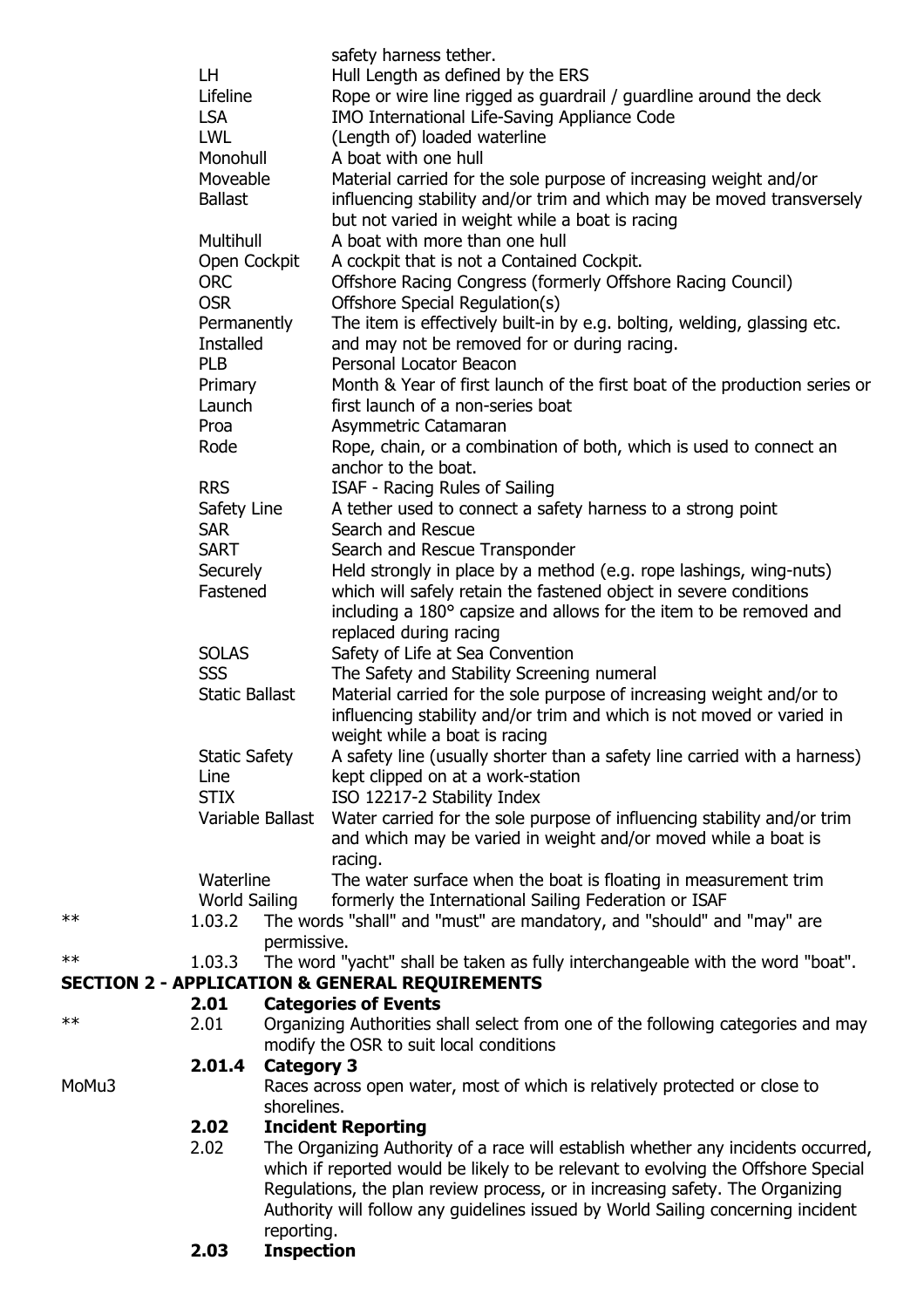| $**$                       | 2.03       | A boat may be inspected at any time. If she fails to comply with the OSR her<br>entry may be rejected or she will be subject to protest                         |
|----------------------------|------------|-----------------------------------------------------------------------------------------------------------------------------------------------------------------|
|                            | 2.04       | <b>General Requirements</b>                                                                                                                                     |
| $\ast\ast$                 | 2.04.1     | All equipment required by OSR shall:                                                                                                                            |
| **                         | a)         | function properly                                                                                                                                               |
| $**$                       | b)         | be regularly checked, cleaned and serviced                                                                                                                      |
| $**$                       | c)         | if it has an expiry date, it will not have exceeded its expiry date whilst racing                                                                               |
| $***$                      | d)         | when not in use be stowed in conditions in which deterioration is minimised                                                                                     |
| $\ast\ast$                 | e)         | be readily accessible                                                                                                                                           |
| $\ast\ast$                 | f)         | be of a type, size and capacity suitable and adequate for the intended use and                                                                                  |
|                            |            | size of the boat.                                                                                                                                               |
| $\ast\ast$                 | 2.04.2     | Heavy items shall be permanently installed or securely fastened                                                                                                 |
|                            |            | SECTION 3 - STRUCTURAL FEATURES, STABILITY, FIXED EQUIPMENT                                                                                                     |
| $**$                       |            | A boat shall be/have:                                                                                                                                           |
|                            | 3.01       | <b>Strength of Build and Rig</b>                                                                                                                                |
| $***$                      | 3.01.1     | Properly rigged, fully seaworthy and shall meet the OSR                                                                                                         |
| $\ast\ast$                 | 3.01.2     | Equipped with shrouds and at least one forestay that shall remain connected to                                                                                  |
|                            |            | the mast and the boat while racing                                                                                                                              |
|                            | 3.02       | <b>Watertight and Structural Integrity of a Boat</b>                                                                                                            |
| $\ast\ast$                 | 3.02.1     | Essentially watertight and all openings shall be capable of being immediately                                                                                   |
|                            |            | secured. Centreboard, daggerboard trunks and the like shall not open into the                                                                                   |
|                            |            | interior of a hull except via a watertight maintenance hatch with the opening                                                                                   |
|                            |            | entirely above the Waterline                                                                                                                                    |
| Mo0,1,2,3                  | 3.02.2     | Effective 1 January 2021: Structural Inspection - Consult the owner's manual for                                                                                |
|                            |            | any instructions for keel bolt checking and re-tightening. The following inspection                                                                             |
|                            |            | to be conducted by a qualified person externally with the boat out of the water.<br>Check that there are no visible stress cracks particularly around the keel, |
|                            |            | hull/keel attachment, hull appendages and other stress points, inside the hull,                                                                                 |
|                            |            | backing plates, bolting arrangements and keel floors. (See Appendix L - Model                                                                                   |
|                            |            | Keel and Rudder Inspection Procedure)                                                                                                                           |
| Mo0,1,2,3                  | 3.02.3     | Effective 1 January 2021: Evidence of a structural inspection in accordance with                                                                                |
|                            |            | 3.02.2 within 24 months before the start of the race or after a grounding                                                                                       |
|                            |            | whichever is the later                                                                                                                                          |
| Mo0,1,2,3                  | 3.02.4     | Effective 1 January 2021: Inspection after Grounding - an appropriately qualified                                                                               |
|                            |            | person shall conduct an internal and external inspection after each unintentional                                                                               |
|                            |            | grounding                                                                                                                                                       |
|                            | 3.04       | <b>Stability - Monohulls</b>                                                                                                                                    |
| Mo <sub>3</sub>            | 3.04.1     | Able to demonstrate compliance with ISO 12217-2* design category B or higher,                                                                                   |
|                            |            | either by EC Recreational Craft Directive certification having obtained the CE                                                                                  |
|                            |            | mark or the designer's declaration                                                                                                                              |
|                            |            | * The latest effective version of ISO 12217-2 should be used unless the boat was                                                                                |
|                            |            | already designed to a previous version                                                                                                                          |
| Mo0,1,2,3                  | 3.04.2     | Where compliance in accordance with 3.04.1 cannot be demonstrated, able to                                                                                      |
|                            |            | demonstrate either:                                                                                                                                             |
| Mo3                        | a)         | i a STIX value not less than 23; and                                                                                                                            |
| Mo <sub>3</sub>            |            | ii AVS not less than $130 - 0.005*$ m, but always >= $95^{\circ}$ , (where "m" is the mass                                                                      |
|                            |            | of the boat in the minimum operating condition as defined by ISO 12217-2); and                                                                                  |
| Mo <sub>3</sub>            |            | iii a minimum righting energy not less than m*AGZ>57000 (where AGZ is the                                                                                       |
|                            |            | positive area under the righting lever curve in the minimum operating condition,                                                                                |
|                            |            | expressed in kg metre degrees from upright to AVS); or                                                                                                          |
| Extract Mo3<br>Extract Mo3 | b)         | Stability Index in ORC Rating System of not less than 103; or<br>IRC SSS Base value of not less than 15                                                         |
|                            | c)<br>3.06 | <b>Exits - Monohulls</b>                                                                                                                                        |
|                            | 3.06.1     | At least two exits if 8.5 m (28') LH and greater and with a Primary Launch after                                                                                |
| Mo0,1,2,3,4                |            | 1994. One exit shall be located forward of the foremost mast except where                                                                                       |
|                            |            | structural features prevent its installation                                                                                                                    |
| Mo0,1,2,3,4                | 3.06.2     | The following minimum clear hatch openings if First Launch after 2013:                                                                                          |
| Mo0,1,2,3,4                | a)         | a circular hatch with diameter 450 mm (18"); or                                                                                                                 |
| Mo0,1,2,3,4                | b)         | any other shape with minimum dimension of 380 mm (15") and minimum area of                                                                                      |
|                            |            |                                                                                                                                                                 |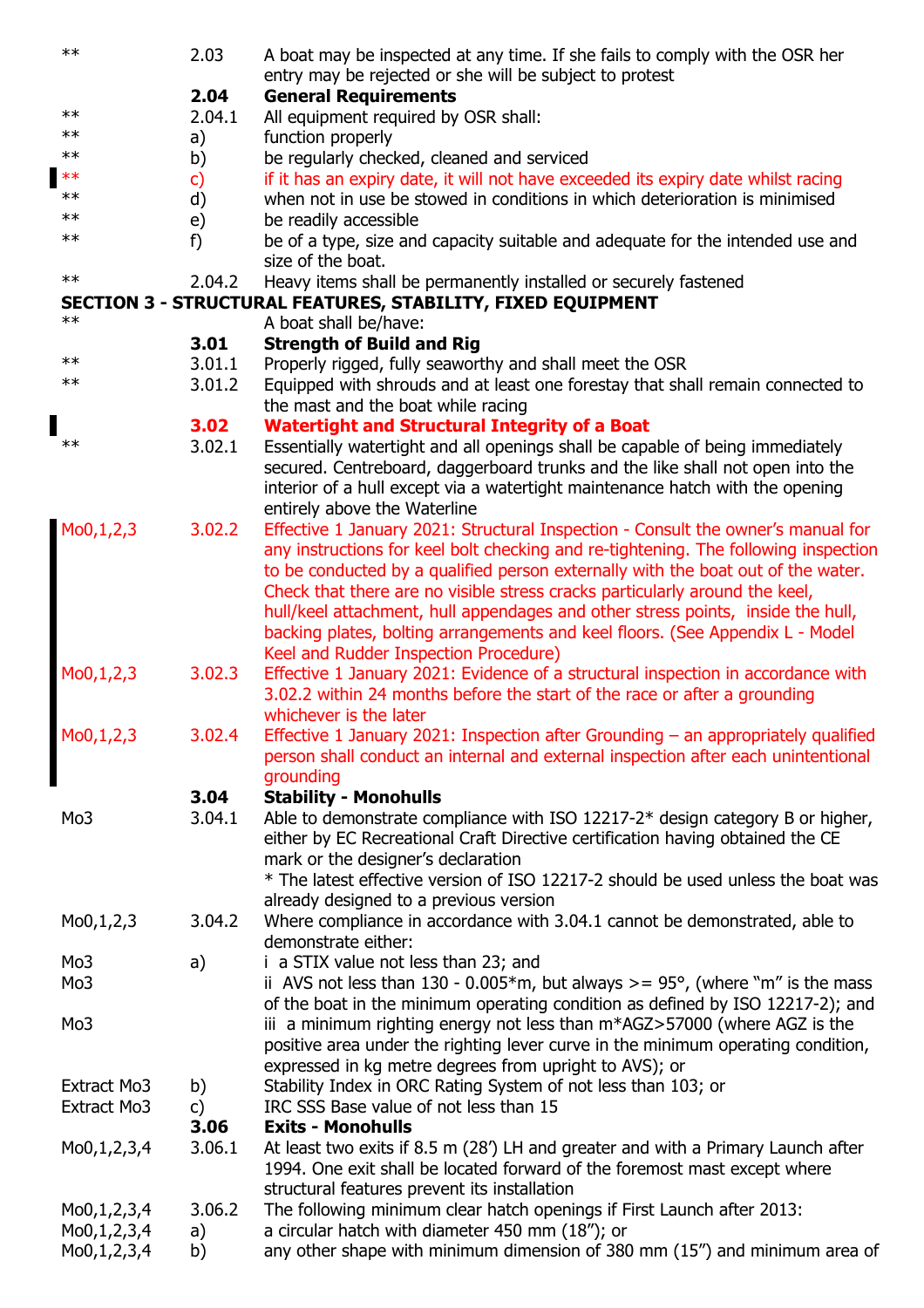Mo0,1,2,3,4

0.18 m² (1.9 ft²) (see figure 1)



# **Figure 1 - Measurements of Minimum Clear Opening 3.08 Hatches & Companionways**

| $**$        | 3.08.1 |                                                                                    |
|-------------|--------|------------------------------------------------------------------------------------|
|             |        | Hatch covers forward of the maximum beam station shall not open toward the         |
|             |        | interior of the boat, except hatches in the side of a coachroof or ports having an |
| $\ast\ast$  |        | area of less than $0.071$ m <sup>2</sup> (110 in <sup>2</sup> )                    |
|             | 3.08.2 | A hatch, including a hatch over a locker shall be:                                 |
| $\ast\ast$  | a)     | permanently attached and capable of being firmly shut immediately and              |
|             |        | remaining firmly shut in a 180° capsize                                            |
| Mo0,1,2,3,4 | b)     | above the water when the boat is heeled 90°                                        |
| Mo0,1,2,3,4 |        | A boat may have a maximum of two hatches on each side of centerline that do        |
|             |        | not conform to the requirement in b), provided that the opening of each is less    |
|             |        | than $0.071^2$ m (110 in <sup>2</sup> )                                            |
|             | 3.08.3 | Hatches not conforming with 3.08.1 and 3.08.2 shall be clearly labelled and used   |
|             |        | in accordance with the following instruction "NOT TO BE OPENED AT SEA"             |
| $\ast\ast$  | 3.08.4 | Companionway hatches:                                                              |
| $\ast\ast$  | a)     | fitted with a strong securing arrangement which shall be operable from the         |
|             |        | exterior and interior even when the boat is inverted                               |
| $\ast\ast$  | b)     | blocking devices:                                                                  |
| $\ast\ast$  |        | capable of being retained in position with the hatch open or shut                  |
| $\ast\ast$  | ii.    | secured to the boat (e.g. by lanyard) for the duration of the race                 |
| $\ast\ast$  | iii    | permit exit in the event of inversion                                              |
| Mo0,1,2,3,4 | 3.08.5 | if a monohull with Open Cockpit(s):                                                |
| Mo0,1,2,3,4 | 3.08.5 | a companionway sill that does not extend below the local sheerline; or             |
|             | a)     |                                                                                    |
| Mo0,1,2,3,4 | b)     | a companionway in full compliance with ISO 11812 category A                        |
| Mo0,1,2,3,4 | 3.08.6 | if a monohull with Contained Cockpit(s) where the companionway extends below       |
|             |        | the local sheerline, panels capable of blocking the companionway up to the level   |
|             |        | of the local sheerline whilst giving access to the interior.                       |
|             | 3.09   | <b>Cockpits</b>                                                                    |
| $\ast\ast$  | 3.09.1 | Cockpits that self-drain quickly by gravity at all angles of heel and are          |
|             |        | permanently incorporated as an integral part of the boat                           |
| $\ast\ast$  | 3.09.2 | A cockpit sole at least 2% LWL above the waterline (or in IMS boats with First     |
|             |        | Launch before 2003, at least 2% L above the waterline)                             |
| $\ast\ast$  | 3.09.3 | A bow, lateral, central or stern well is a cockpit for the purposes of OSR 3.09    |
| **          | 3.09.4 | <b>Cockpit Volume</b>                                                              |
| $***$       |        | The maximum combined volume below lowest coamings of all contained cockpits        |
|             |        | shall be:                                                                          |
| Extract     | a)     | primary launch before April 1992: 9% (LWL x maximum beam x freeboard               |
| MoMu2,3,4   |        | abreast the cockpit)                                                               |
| $***$       | b)     | primary launch after March 1992 as above for the appropriate category except       |
|             |        | that "lowest coamings" shall not include any aft of the FA station and no          |
|             |        | extension of a cockpit aft of the working deck shall be included in calculation of |
|             |        | cockpit volume                                                                     |
|             | 3.09.5 | <b>Cockpit Drains</b>                                                              |
| $\ast\ast$  |        | Cockpit drain cross section area of unobstructed openings (after allowance for     |
|             |        | screens if fitted) shall be at least that of:                                      |
| $\ast\ast$  | a)     | 2 x 25 mm (1") diameter or equivalent for a boat less than 8.5 m (28') LH          |
| $\ast\ast$  | b)     | 4 x 20 mm (3/4") diameter or equivalent for a boat 8.5 m (28') LH or greater       |
|             | 3.10   | <b>Sea Cocks or Valves</b>                                                         |
| $\ast\ast$  | 3.10   | Permanently installed sea cocks or valves on all through-hull openings below the   |
|             |        |                                                                                    |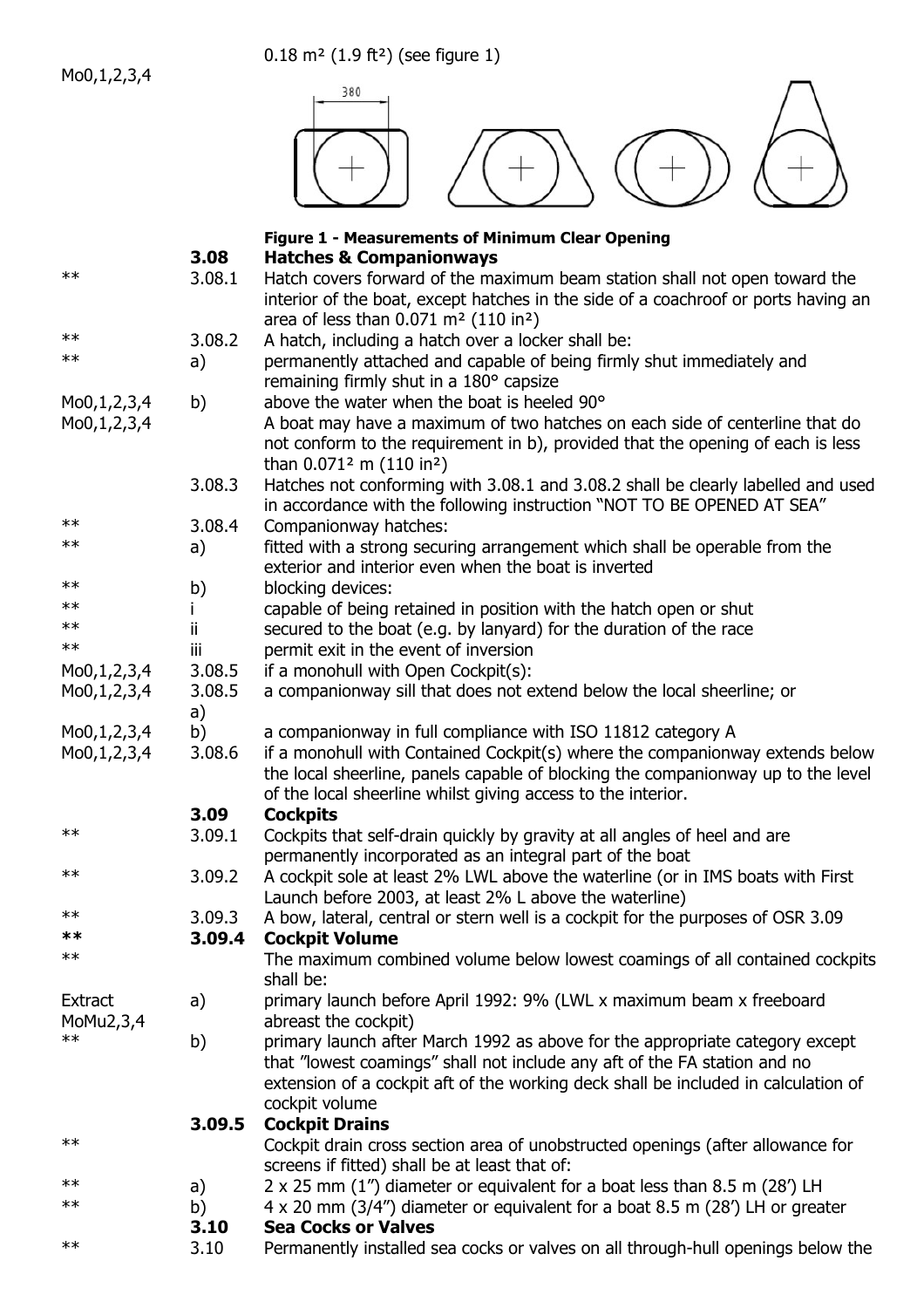|            |        | waterline except for integral deck scuppers and instrument through-hulls                                                                                                                                                                                                                                            |
|------------|--------|---------------------------------------------------------------------------------------------------------------------------------------------------------------------------------------------------------------------------------------------------------------------------------------------------------------------|
|            | 3.11   | <b>Sheet Winches</b>                                                                                                                                                                                                                                                                                                |
| $**$       | 3.11   | Sheet winches mounted in such a way that an operator is not required to be<br>substantially below deck                                                                                                                                                                                                              |
|            | 3.12   | <b>Mast Step</b>                                                                                                                                                                                                                                                                                                    |
| $**$       | 3.12   | The heel of a keel stepped mast securely fastened to the mast step or adjoining<br>structure                                                                                                                                                                                                                        |
|            | 3.14   | <b>Pulpits, Stanchions, Lifelines</b>                                                                                                                                                                                                                                                                               |
| $***$      | 3.14.1 | The perimeter of the deck surrounded by system of lifelines and pulpits as<br>follows:                                                                                                                                                                                                                              |
| $**$       | a)     | Continuous lifelines fixed only at (or near) the bow and stern. However a gate on<br>each side of a boat is permitted. Except at its end fittings and at gates, the<br>movement of a lifeline in a fore-and-aft direction shall not be constrained.<br>Temporary sleeving shall not modify tension in the lifeline. |
| $**$       | b)     | Minimum heights of lifelines and pulpit rails above the working deck and vertical<br>openings:                                                                                                                                                                                                                      |
| $**$       | i.     | upper: 600 mm (24")                                                                                                                                                                                                                                                                                                 |
| $**$       | ii.    | intermediate: 230 mm (9")                                                                                                                                                                                                                                                                                           |
| $**$       | Ϊİ     | vertical opening: no greater than 380 mm (15") except that on a boat with a<br>Primary Launch before 1993 where it shall be no greater than 560 mm (22")                                                                                                                                                            |
| MoMu3,4    | iv     | a boat less than 8.5 m (28') LH may use a single lifeline system with a height<br>between 450 mm (18") and 560 mm (22")                                                                                                                                                                                             |
| $**$       | c)     | Lifelines permanently supported at intervals of not more than 2.2 m (7'-2 1/2")<br>and shall not pass outboard of supporting stanchions                                                                                                                                                                             |
| $**$       | d)     | Pulpit and stanchion bases permanently installed with pulpits and stanchions<br>mechanically retained in their bases                                                                                                                                                                                                |
| $**$       | e)     | The outside of pulpit and stanchion base tubes no further inboard from the edge<br>of the working deck than 5% of maximum beam or 150 mm (6"), whichever is<br>greater, nor further outboard than the edge of the working deck                                                                                      |
| $***$      | f)     | Stanchions straight and vertical except that:                                                                                                                                                                                                                                                                       |
| $\ast\ast$ | i.     | within the first 50 mm (2") from the deck, stanchions shall not be displaced<br>horizontally from the point at which they emerge from the deck or stanchion<br>base by more than 10 mm (3/8")                                                                                                                       |
| $***$      | ii.    | stanchions may be angled to not more than 10° from vertical at any point above<br>50 mm (2") from the deck                                                                                                                                                                                                          |
| $**$       | g)     | A bow pulpit may be open provided the opening between the pulpit and any part<br>of the boat does not exceed 360 mm (14")                                                                                                                                                                                           |
| $**$       |        |                                                                                                                                                                                                                                                                                                                     |



### **Figure 2 - Diagram Showing Pulpit Opening**

\*\* h) Lifelines may terminate at or pass through adequately braced stanchions set inside and overlapping the bow pulpit

 $**$  i) When a deflecting force of 4 kg  $(8.8 \#)$  is applied to a lifeline at the mid-point of the longest span between supports that are aft of the mast, the deflection shall not exceed: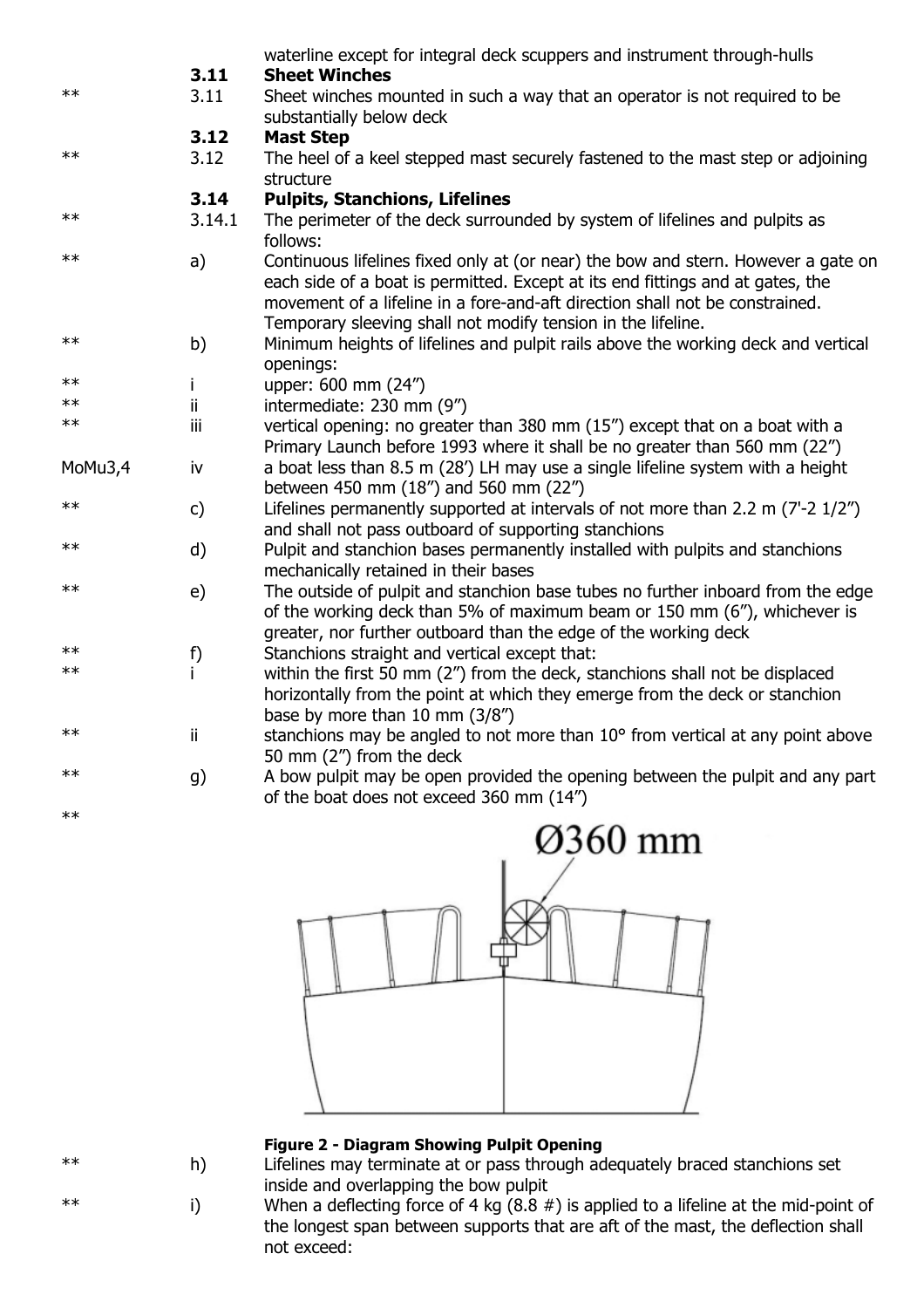| $***$                    |                |               | 50 mm (2") for an upper or single lifeline         |                                                                                  |                                                                                      |  |  |
|--------------------------|----------------|---------------|----------------------------------------------------|----------------------------------------------------------------------------------|--------------------------------------------------------------------------------------|--|--|
| $**$                     | ij.            |               |                                                    | 120 mm (4 3/4") for an intermediate lifeline                                     |                                                                                      |  |  |
|                          | 3.14.3         | Spare number  |                                                    |                                                                                  |                                                                                      |  |  |
|                          | 3.14.4         | Spare number  |                                                    |                                                                                  |                                                                                      |  |  |
|                          | 3,14.5         |               | Spare number                                       |                                                                                  |                                                                                      |  |  |
|                          | 3.14.6         |               | <b>Lifeline Specifications</b>                     |                                                                                  |                                                                                      |  |  |
| M <sub>0</sub> , 1, 2, 3 | 3.14.6         |               | Lifelines of stranded stainless steel wire         |                                                                                  |                                                                                      |  |  |
|                          | a)             |               |                                                    |                                                                                  |                                                                                      |  |  |
| $**$                     | 3.14.6         |               | The minimum diameter is specified in table 8 below |                                                                                  |                                                                                      |  |  |
|                          | b)             |               |                                                    |                                                                                  |                                                                                      |  |  |
| $***$                    | 3.14.6         |               |                                                    |                                                                                  | Stainless steel lifelines shall be uncoated and used without close-fitting sleeving, |  |  |
|                          | c)             |               |                                                    | however, temporary sleeving may be fitted provided it is regularly removed for   |                                                                                      |  |  |
| $***$                    |                |               | inspection.                                        |                                                                                  |                                                                                      |  |  |
|                          | 3.14.6         |               |                                                    | A lanyard of synthetic rope may be used to secure lifelines provided the gap it  |                                                                                      |  |  |
| $***$                    | d)<br>3.14.6   |               |                                                    | closes does not exceed 100 mm (4"). This lanyard shall be replaced annually      |                                                                                      |  |  |
|                          |                |               | less than the lifeline                             |                                                                                  | All components of the lifeline enclosure system shall have a breaking strength no    |  |  |
|                          | e)<br>LH       |               |                                                    | Wire Min. lifeline HMPE rope (Single braid)                                      | HMPE Core (Braid on braid)                                                           |  |  |
|                          |                |               | diameter                                           | min. lifeline diameter                                                           | min. lifeline diameter                                                               |  |  |
|                          | under          |               | 3mm(1/8")                                          | 4mm (5/32")                                                                      | 4mm(5/32")                                                                           |  |  |
|                          | 8.5m(28')      |               |                                                    |                                                                                  |                                                                                      |  |  |
|                          | $8.5m -$       |               | 4mm (5/32")                                        | 5mm $(3/16")$                                                                    | 5mm (3/16")                                                                          |  |  |
|                          | 13m            |               |                                                    |                                                                                  |                                                                                      |  |  |
|                          | over 13m       |               | 5mm $(3/16")$                                      | 5mm $(3/16")$                                                                    | 5mm (3/16")                                                                          |  |  |
|                          | (42' 8'')      |               |                                                    |                                                                                  |                                                                                      |  |  |
|                          | 3.17           |               | <b>Toe Rail or Foot - Stop</b>                     |                                                                                  |                                                                                      |  |  |
| M <sub>0</sub> , 1, 2, 3 | 3.17.1         |               |                                                    |                                                                                  | Permanently installed toe rail of minimum height 25 mm (1"), located as close as     |  |  |
|                          |                |               |                                                    | practicable to the stanchion bases, around the foredeck from abreast the mast    |                                                                                      |  |  |
| M <sub>0</sub> , 1, 2, 3 | 3.17.2         |               |                                                    | An additional lifeline of between 25-50 mm (1-2") high is permitted in lieu of a |                                                                                      |  |  |
|                          |                |               |                                                    | toe rail on a boat with Primary Launch before 1984.                              |                                                                                      |  |  |
|                          | 3.18           | <b>Toilet</b> |                                                    |                                                                                  |                                                                                      |  |  |
| MoMu3,4                  | 3.18.2<br>3.19 | <b>Bunks</b>  |                                                    | Permanently installed toilet or fitted bucket                                    |                                                                                      |  |  |
| MoMu1,2,3,4              | 3.19.2         |               | Permanently installed bunks                        |                                                                                  |                                                                                      |  |  |
|                          | 3.20           |               | <b>Cooking Facilities</b>                          |                                                                                  |                                                                                      |  |  |
| MoMu0,1,2,3              | 3.20           |               |                                                    | Permanently installed cooking stove, capable of being operated safely at sea,    |                                                                                      |  |  |
|                          |                |               | with fuel shutoff control                          |                                                                                  |                                                                                      |  |  |
|                          | 3.21           |               |                                                    | <b>Drinking Water Tanks &amp; Drinking Water</b>                                 |                                                                                      |  |  |
|                          | 3.21.1         |               | <b>Drinking Water Tanks</b>                        |                                                                                  |                                                                                      |  |  |
| MoMu2,3                  | 3.21.1         |               |                                                    | Permanently installed delivery pump and water tank(s)                            |                                                                                      |  |  |
|                          | a)             |               |                                                    |                                                                                  |                                                                                      |  |  |
|                          | 3.21.3         |               | <b>Emergency Drinking Water</b>                    |                                                                                  |                                                                                      |  |  |
| MoMu1,2,3                | 3.21.3         |               |                                                    |                                                                                  | At least 9 I (2.4 US Gal) of drinking water for emergency use in a dedicated and     |  |  |
|                          | a)             |               | sealed container or container(s)                   |                                                                                  |                                                                                      |  |  |
|                          | 3.22           |               | <b>Hand Holds</b>                                  |                                                                                  |                                                                                      |  |  |
| $\ast\ast$               | 3.22           |               | Adequate hand holds fitted below deck              |                                                                                  |                                                                                      |  |  |
| $***$                    | 3.23           |               | <b>Bilge Pumps and Buckets</b>                     |                                                                                  |                                                                                      |  |  |
|                          | 3.23.1         |               |                                                    |                                                                                  | two strong buckets, each with a lanyard and of at least 9 I (2.4 US Gal) capacity    |  |  |
|                          | a)<br>3.23.1   |               |                                                    |                                                                                  |                                                                                      |  |  |
| Mo3Mu0,1,2               | b)             |               |                                                    | one permanently installed manual bilge pump                                      |                                                                                      |  |  |
| $***$                    | 3.23.2         |               |                                                    |                                                                                  | All required permanently installed bilge pumps shall be operable with all cockpit    |  |  |
|                          |                |               |                                                    | seats, hatches and companionways shut and with permanently installed             |                                                                                      |  |  |
|                          |                |               | discharge pipe(s) of sufficient capacity           |                                                                                  |                                                                                      |  |  |
| $\ast\ast$               | 3.23.3         |               |                                                    |                                                                                  | Bilge pumps shall not be connected to cockpit drains and shall not discharge into    |  |  |
|                          |                |               | a Closed Cockpit                                   |                                                                                  |                                                                                      |  |  |
| $***$                    | 3.23.4         |               |                                                    | Bilge pumps shall be readily accessible for maintenance and for clearing out     |                                                                                      |  |  |
|                          |                | debris        |                                                    |                                                                                  |                                                                                      |  |  |
| $***$                    | 3.23.5         |               |                                                    | All removable bilge pump handles retained by a lanyard                           |                                                                                      |  |  |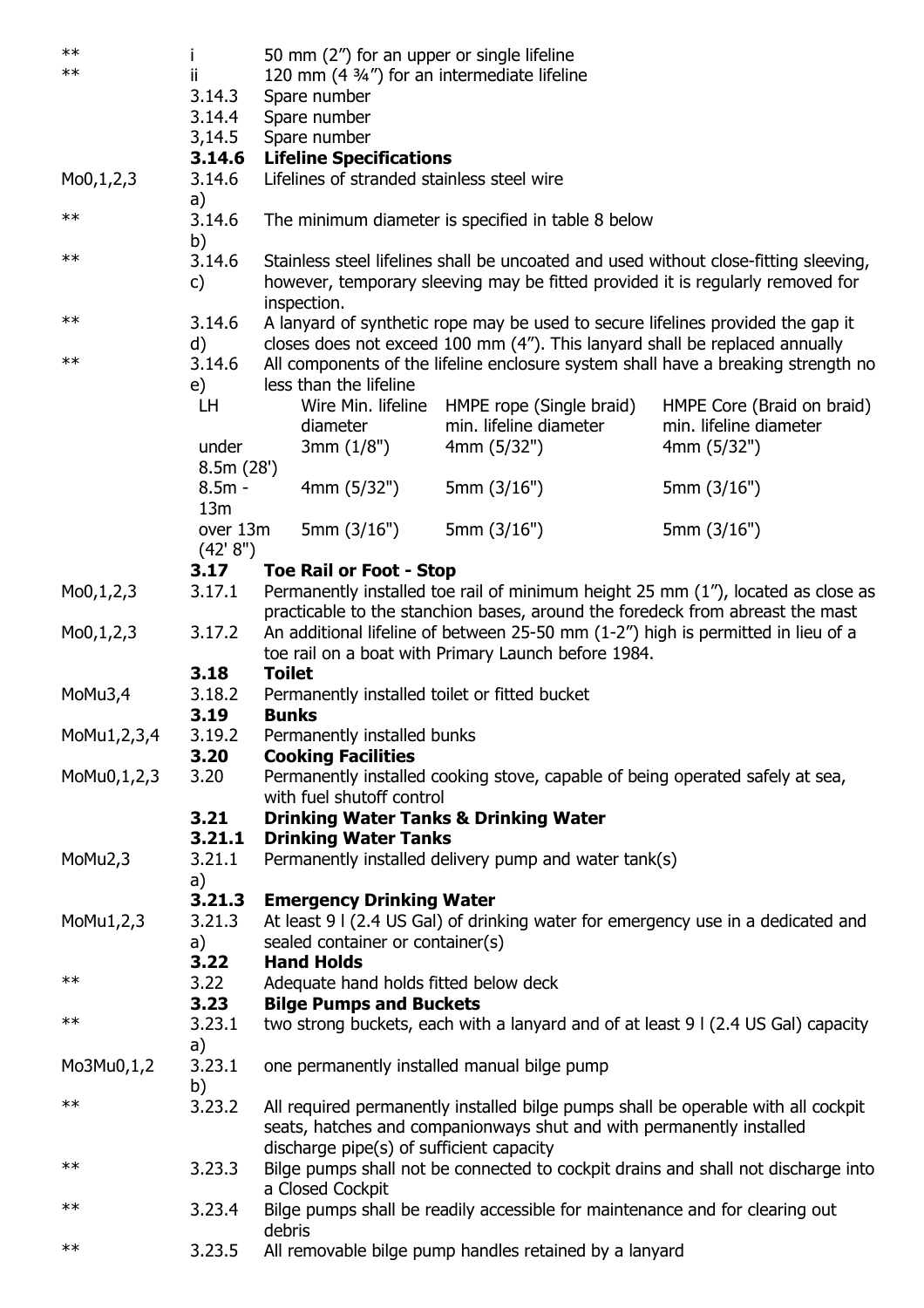|                              | 3.24                   | <b>Compass</b>                                                                                                                                                                                                             |
|------------------------------|------------------------|----------------------------------------------------------------------------------------------------------------------------------------------------------------------------------------------------------------------------|
| MoMu0,1,2,3<br>MoMu0,1,2,3,4 | 3.24a)<br>3.24 b)      | Marine magnetic compass capable of being used as a steering compass:<br>Permanently installed marine magnetic steering compass, independent of any<br>power supply, correctly adjusted with deviation card                 |
| MoMu0,1,2,3                  | 3.24 c)<br>3.25        | a second compass which may be hand-held and/or electronic<br>Halyards.                                                                                                                                                     |
| $***$                        | 3.25a)                 | A minimum of two halyards, each capable of hoisting a sail, on each mast                                                                                                                                                   |
| MoMu0,1,2,3                  | 3.25 b)                | No halyard shall be locked, lashed or otherwise secured to the mast in a way that<br>requires a person to go aloft in order to lower a sail in a controlled manner,<br>except for a headsail in use with a furling device. |
|                              | 3.27                   | <b>Navigation Lights</b>                                                                                                                                                                                                   |
|                              | 3.27.1                 | that conform to the International Regulations for Preventing Collisions at Sea<br>(Part C and Technical Annex I) and shall be exhibited as required by those<br>regulations.                                               |
| $**$                         | 3.27.2                 | mounted above sheerline and so that they will not be masked by sails or the<br>heeling of the boat                                                                                                                         |
| MoMu0,1,2,3                  | 3.27.3                 | reserve lights having the same specifications as above, and that can be powered<br>independently                                                                                                                           |
| $\ast\ast$                   | 3.27.4<br>3.28         | spare bulbs (not required for LED)<br><b>Engines, Generators, Fuel</b>                                                                                                                                                     |
|                              | 3.28.1                 | <b>Propulsion Engines</b>                                                                                                                                                                                                  |
| $\ast\ast$                   | 3.28.1                 | engines and associated systems installed in accordance with their manufacturers'                                                                                                                                           |
| MoMu0,1,2,3                  | a)<br>3.28.1<br>b)     | guidelines and suitable for the size and intended use of the boat<br>an engine which provides a minimum speed in knots of $(1.8 \times \sqrt{LWL})$ in metres)<br>or $(\sqrt{LWL}$ in feet)                                |
| Mo <sub>3</sub>              | 3.28.1                 | either an inboard or outboard engine, with associated power supply systems, all                                                                                                                                            |
|                              | $\mathsf{c}$           | securely fastened                                                                                                                                                                                                          |
| $**$                         | 3.28.1<br>$\mathsf{d}$ | an inboard combustion engine shall have a permanently installed exhaust,<br>cooling system, fuel supply, fuel tank(s) and shall have adequate heavy weather<br>protection                                                  |
| $**$                         | 3.28.1                 | an inboard electrical engine, when fitted, shall be provided with a permanently                                                                                                                                            |
|                              | e)                     | installed power supply, adequate heavy weather protection and have an engine<br>control system.                                                                                                                            |
|                              | 3.28.2                 | Generator                                                                                                                                                                                                                  |
| $**$                         | 3.28.2                 | If an optional generator separate from the propulsion engine is carried, it shall be<br>installed in accordance with the manufacturer's guidelines                                                                         |
|                              | 3.28.3                 | <b>Liquid Fuel Systems</b>                                                                                                                                                                                                 |
| $M_0M_0, 1, 2, 3$            | 3.28.3<br>a)           | All fuel tanks for storage of liquid fuels shall be rigid (but may have permanently<br>installed flexible linings) and shall have a shutoff valve                                                                          |
| MoMu0,1,2,3                  | 3.28.3                 | At the start a boat with a combustion engine shall carry sufficient fuel to meet                                                                                                                                           |
|                              | b)                     | charging requirements for the duration of the race and to motor at the above<br>minimum speed for at least 5 hours                                                                                                         |
|                              | 3.28.4                 | <b>Battery Systems</b>                                                                                                                                                                                                     |
| MoMu0,1,2,3                  | 3.28.4                 | a dedicated engine/generator starting battery when an electric starter is the only                                                                                                                                         |
|                              | a)                     | method for starting the engine and/or separate generator                                                                                                                                                                   |
| $**$                         | 3.28.4<br>b)           | batteries installed after 2011 shall be of the sealed type from which liquid<br>electrolyte cannot escape                                                                                                                  |
| $**$                         | 3.28.4                 | At the start a boat with an electric engine shall carry sufficient capacity to meet                                                                                                                                        |
|                              | $\mathsf{C}$           | electrical requirements for the duration of the race and to motor at the above<br>minimum speed for at least 5 hours                                                                                                       |
|                              | 3.29                   | <b>Communications Equipment, GPS, Radar, AIS</b>                                                                                                                                                                           |
| MoMu0,1,2,3                  | 3.29.1                 | a marine radio transceiver with an emergency antenna when the regular antenna<br>depends upon the mast                                                                                                                     |
| MoMu0,1,2,3                  | 3.29.2                 | if the marine radio transceiver is a VHF:                                                                                                                                                                                  |
| MoMu0,1,2,3                  | 3.29.2                 | a minimum rated output power of 25 W                                                                                                                                                                                       |
| MoMu3                        | a)<br>3.29.2<br>b)     | a masthead antenna and co-axial feeder cable with not more than 40% power<br>loss                                                                                                                                          |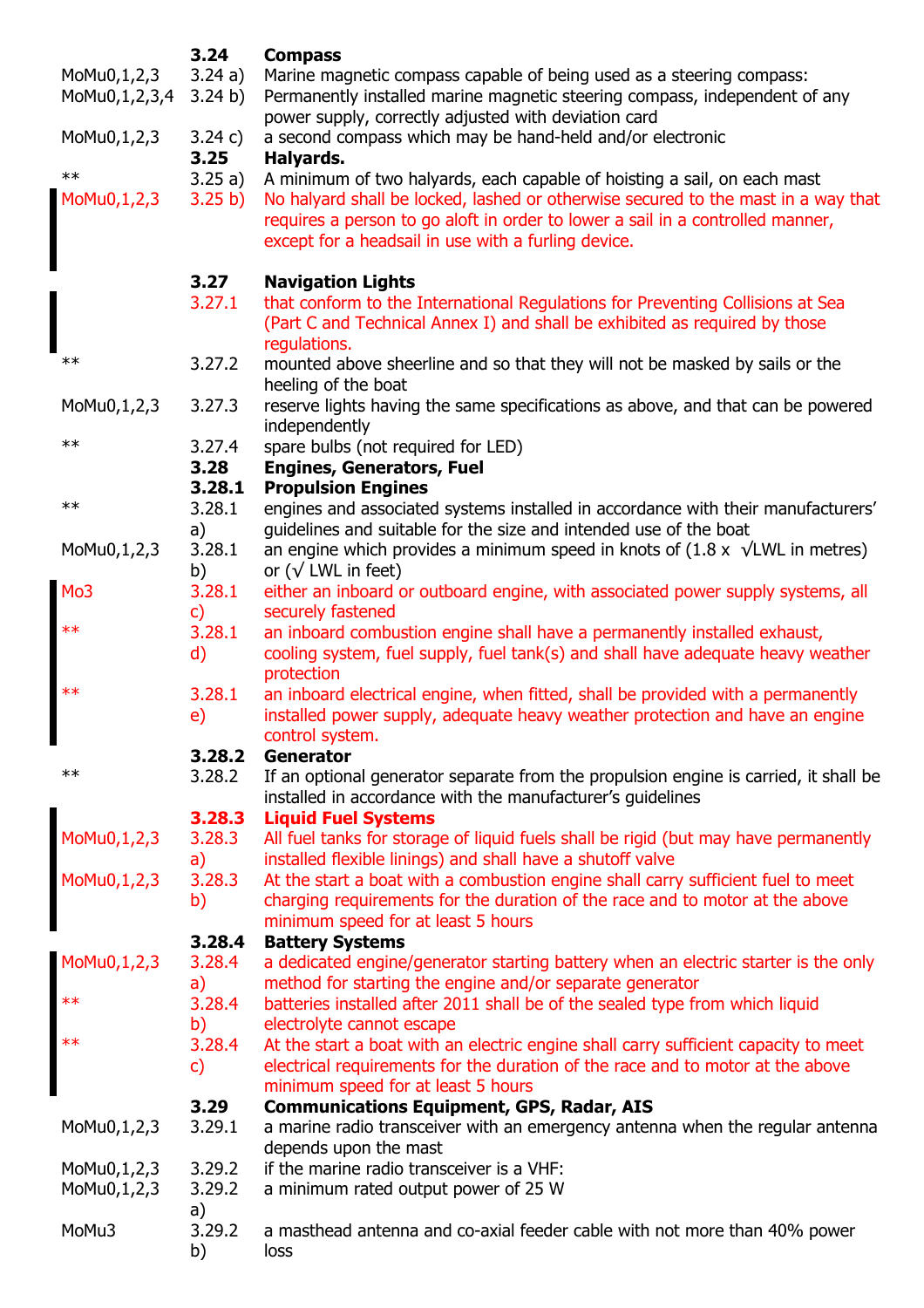| MoMu1,2,3                             | 3.29.2<br>$\mathsf{c}$ | be DSC capable if installed after 2015                                                                                                                                                                                                                                                                                  |
|---------------------------------------|------------------------|-------------------------------------------------------------------------------------------------------------------------------------------------------------------------------------------------------------------------------------------------------------------------------------------------------------------------|
| MoMu1,2,3                             | 3.29.2<br>d)           | DSC capable VHF transceivers shall be programmed with an assigned MMSI<br>(unique to the boat), be connected to a GPS receiver and be capable of making<br>distress alert calls as well as sending and receiving a DSC position report with<br>another DSC equipped station                                             |
| MoMu1,2,3,4                           | 3.29.5                 | a hand-held marine VHF transceiver, watertight or with a waterproof cover.<br>When not in use to be stowed in a grab bag or emergency container (see OSR<br>4.21)                                                                                                                                                       |
| $\ast\ast$                            | 3.29.6                 | a second radio receiver, which may be the handheld VHF in 3.29.5 above,<br>capable of receiving weather bulletins                                                                                                                                                                                                       |
| MoMu3                                 | 3.29.8                 | a GPS                                                                                                                                                                                                                                                                                                                   |
| M <sub>0</sub> , 1, 2, 3<br>Mu1,2,3   | 3.29.13                | an AIS Transponder which either:                                                                                                                                                                                                                                                                                        |
| MoMu0,1,2,3                           | 3.29.13<br>a)          | shares the masthead VHF antenna via a low loss AIS antenna splitter; or                                                                                                                                                                                                                                                 |
| MoMu0,1,2,3                           | 3.29.13                | has a dedicated AIS antenna not less than 38 cm (15") in length mounted with                                                                                                                                                                                                                                            |
|                                       | b)                     | its base not less than 3 m (10') above the Waterline and co-axial feeder cable                                                                                                                                                                                                                                          |
|                                       |                        | with not more than 40% power loss                                                                                                                                                                                                                                                                                       |
| <b>SECTION 4 - PORTABLE EQUIPMENT</b> |                        |                                                                                                                                                                                                                                                                                                                         |
|                                       |                        | A boat shall have:                                                                                                                                                                                                                                                                                                      |
|                                       | 4.01                   | <b>Sail Letters &amp; Numbers</b>                                                                                                                                                                                                                                                                                       |
| $***$                                 | 4.01.1                 | Identification on sails which complies with RRS 77 and RRS Appendix G                                                                                                                                                                                                                                                   |
| MoMu0,1,2,3                           | 4.01.2                 | An alternative means of displaying identification as required under RRS Appendix                                                                                                                                                                                                                                        |
|                                       | 4.02                   | G for a mainsail, to be displayed when none of the numbered sails are set<br><b>Search and Rescue Visibility</b>                                                                                                                                                                                                        |
|                                       | 4.03                   | <b>Soft Wood Plugs</b>                                                                                                                                                                                                                                                                                                  |
| $**$                                  | 4.03                   | A tapered soft wood plug stowed adjacent to every through-hull opening                                                                                                                                                                                                                                                  |
|                                       | 4.04                   | <b>Jackstays and Clipping Points</b>                                                                                                                                                                                                                                                                                    |
| MoMu0,1,2,3                           | 4.04.1                 | Permanently Installed fittings for jackstay ends and clipping points                                                                                                                                                                                                                                                    |
| MoMu0,1,2,3                           | 4.04.2                 | Jackstays which shall:                                                                                                                                                                                                                                                                                                  |
| MoMu0,1,2,3                           | 4.04.2                 | be independent on each side of the deck                                                                                                                                                                                                                                                                                 |
|                                       | a)                     |                                                                                                                                                                                                                                                                                                                         |
| MoMu0,1,2,3                           | 4.04.2                 | enable a crewmember to move readily between the working areas on deck and                                                                                                                                                                                                                                               |
|                                       | b)                     | the cockpit(s) with the minimum of clipping and unclipping operations                                                                                                                                                                                                                                                   |
| MoMu0,1,2,3                           | 4.04.2                 | have a breaking strength of 2040 kg (4500#) and be uncoated and non-sleeved                                                                                                                                                                                                                                             |
|                                       | $\mathsf{c}$           | stainless steel 1 x 19 wire of minimum diameter 5 mm $(3/16'')$ , webbing or HMPE<br>rope                                                                                                                                                                                                                               |
| MoMu0,1,2,3                           | 4.04.3                 | Clipping points which shall:                                                                                                                                                                                                                                                                                            |
| MoMu0,1,2,3                           | 4.04.3                 | be adjacent to stations such as the helm, sheet winches and masts, where                                                                                                                                                                                                                                                |
|                                       | a)                     | crewmembers work                                                                                                                                                                                                                                                                                                        |
| MoMu0,1,2,3                           | 4.04.3<br>b)           | enable a crewmember to clip on before coming on deck and unclip after going<br>below                                                                                                                                                                                                                                    |
| MoMu0,1,2,3                           | 4.04.3                 | enable two-thirds of the crew to be simultaneously clipped on without depending                                                                                                                                                                                                                                         |
|                                       | c)                     | on jackstays                                                                                                                                                                                                                                                                                                            |
|                                       | 4.05                   | <b>Fire Fighting Equipment</b>                                                                                                                                                                                                                                                                                          |
| $\ast\ast$                            | 4.05.1                 | A fire blanket adjacent to every cooking device with an open flame                                                                                                                                                                                                                                                      |
| MoMu1,2,3                             | 4.05.2                 | 2 fire extinguishers, each with 2 kg of dry powder or equivalent, in different parts<br>of the boat                                                                                                                                                                                                                     |
|                                       | 4.06                   | <b>Anchors</b>                                                                                                                                                                                                                                                                                                          |
| MoMu1,2,3                             | 4.06.2                 | 2 un-modified anchors that meet the anchor manufacturer's recommendation<br>based on the boat's dimensions with suitable combination of chain and rope,<br>ready for immediate assembly, and ready for deployment within 5 minutes<br>except that for a boat less than 8.5 m $(28')$ LH there shall be 1 anchor meeting |
|                                       |                        | the same criteria.                                                                                                                                                                                                                                                                                                      |
|                                       | 4.07                   | <b>Flashlights and Searchlights</b>                                                                                                                                                                                                                                                                                     |
| $\ast\ast$                            | 4.07.1                 | Watertight lights with spare batteries and bulbs as follows:                                                                                                                                                                                                                                                            |
| MoMu0,1,2,3                           | 4.07.1<br>a)           | a searchlight, suitable for searching for a person overboard at night and for<br>collision avoidance                                                                                                                                                                                                                    |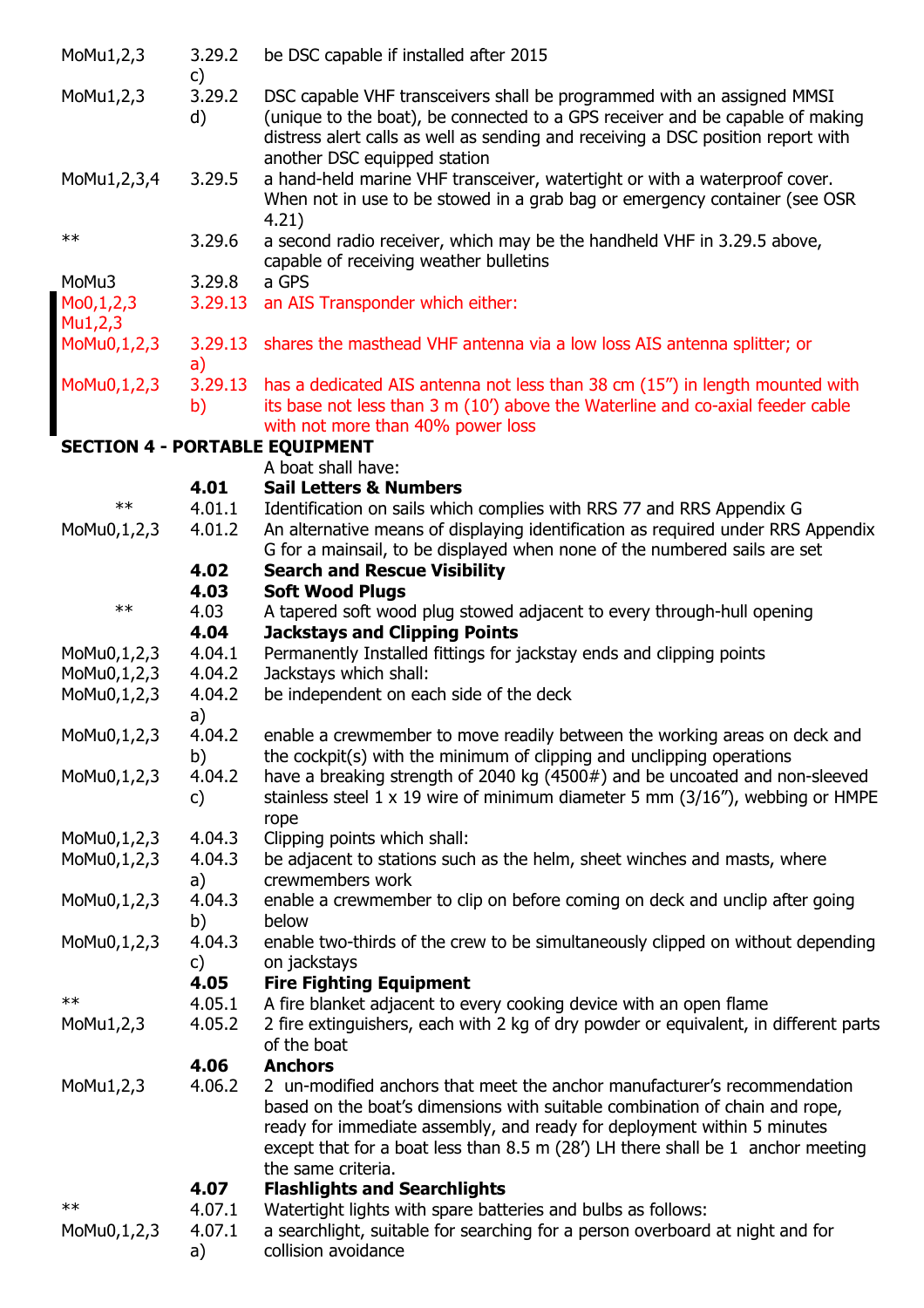| MoMu0,1,2,3      | 4.07.1<br>b) | a flashlight in addition to 4.07 a)                                                                         |
|------------------|--------------|-------------------------------------------------------------------------------------------------------------|
|                  | 4.08         | <b>First Aid Manual and First Aid Kit</b>                                                                   |
| $***$            | 4.08         | A First Aid Manual and First Aid Kit. The contents and storage of the First Aid Kit                         |
|                  |              | shall reflect the likely conditions and duration of the passage, and the number of<br>crew                  |
|                  | 4.09         | <b>Foghorn</b>                                                                                              |
| $\ast\ast$       | 4.09         | A foghorn                                                                                                   |
|                  | 4.10         | <b>Radar Reflector</b>                                                                                      |
| $\ast\ast$       | 4.10.1       | A passive radar reflector with:                                                                             |
| $\ast\ast$       | 4.10.1       | octahedral circular plates of minimum diameter 30 cm (12"), or                                              |
|                  | a)           |                                                                                                             |
| $\ast\ast$       | 4.10.1       | octahedral rectangular plates of minimum diagonal dimension 40 cm (16"), or                                 |
|                  | b)           |                                                                                                             |
| $\ast\ast$       | 4.10.1       | a non-octahedral reflector with a documented Root Mean Square minimum Radar                                 |
|                  | C)           | Cross Section (RCS) area of 2 m <sup>2</sup> (22 ft <sup>2</sup> ) from 0-360° of azimuth and $\pm 20$ ° of |
|                  |              | heel                                                                                                        |
|                  | 4.11         | <b>Navigation Equipment</b>                                                                                 |
| $\ast\ast$       | 4.11         | Navigational charts (not solely electronic), light list and chart plotting equipment                        |
|                  | 4.12         | <b>Safety Equipment Location Chart</b>                                                                      |
| $\ast\ast$       | 4.12         | A safety equipment location diagram in durable waterproof material, clearly                                 |
|                  |              | displayed in the main accommodation, marked with the location of principal                                  |
|                  |              | items of safety equipment                                                                                   |
|                  | 4.13         | <b>Depth, Speed and Distance Instruments</b>                                                                |
| MoMu0,1,2,3      | 4.13.1       | A knotmeter or distance measuring instrument (log)                                                          |
| MoMu, 1, 2, 3, 4 | 4.13.2       | A depth sounder                                                                                             |
|                  | 4.14         | <b>Spare Number</b>                                                                                         |
|                  | 4.15         | <b>Emergency Steering</b>                                                                                   |
| MoMu0,1,2,3      | 4.15.1       | An emergency tiller capable of being fitted to the rudder stock except when                                 |
| MoMu0,1,2,3      | 4.15.1       | the principal method of steering is by means of an unbreakable metal tiller                                 |
|                  | a)           |                                                                                                             |
| MoMu0,1,2,3      | 4.15.1       | there are two methods (e.g. tillers, wheels) of controlling a rudder, neither of                            |
|                  | b)           | which shares components with the other except for the rudder stock.                                         |
| MoMu0,1,2,3      | 4.15.2       | A proven method of emergency steering with the rudder disabled                                              |
|                  | 4.16         | <b>Tools and Spare Parts</b>                                                                                |
| $***$            | 4.16.1       | Tools and spare parts, suitable for the duration and nature of the passage                                  |
| $***$            | 4.16.2       | An effective means to quickly disconnect or sever the standing rigging from the                             |
|                  |              | boat                                                                                                        |
|                  | 4.17         | <b>Boat's name</b>                                                                                          |
| $***$            | 4.17         | The boat's name on miscellaneous buoyant equipment, such as lifejackets,                                    |
|                  |              | cushions, lifebuoys, recovery slings, grab bags etc.                                                        |
|                  | 4.18         | <b>Retro-reflective material</b>                                                                            |
| $***$            | 4.18         | Marine grade retro-reflective material on lifebuoys, recovery slings, liferafts and                         |
|                  |              | lifejackets                                                                                                 |
|                  | 4.19         | <b>EPIRBs</b>                                                                                               |
|                  | 4.20         | <b>Liferafts</b>                                                                                            |
|                  | 4.20.1       | <b>Liferaft Construction</b>                                                                                |
|                  | 4.20.2       | <b>Minimum Liferaft Equipment</b>                                                                           |
|                  | 4.20.3       | <b>Liferaft Packing and Stowage</b>                                                                         |
|                  | 4.20.4       | <b>Spare Number</b>                                                                                         |
|                  | 4.21         | <b>Grab Bags</b>                                                                                            |
| Mo3Mu3,4         | 4.21         | Either a watertight compartment or a grab bag, readily accessible whether or not                            |
|                  |              | the boat is inverted, with the following minimum contents:                                                  |
| Mo3Mu3,4         | 4.21 a)      | a watertight hand-held marine VHF transceiver with spare batteries                                          |
| Mo3Mu3,4         | 4.21 $b)$    | a watertight flashlight with spare batteries and bulb                                                       |
| Mo3Mu3,4         | 4.21 $c)$    | 3 red hand flares                                                                                           |
| Mo3Mu3,4         | 4.21 $d)$    | a watertight strobe light with spare batteries                                                              |
| Mo3Mu3,4         | 4.21 e)      | a knife                                                                                                     |
| $**$             | 4.21 $f$ )   | If a grab bag is provided it shall have inherent flotation, at least $0.1 \text{ m}^2$ (1 ft <sup>2</sup> ) |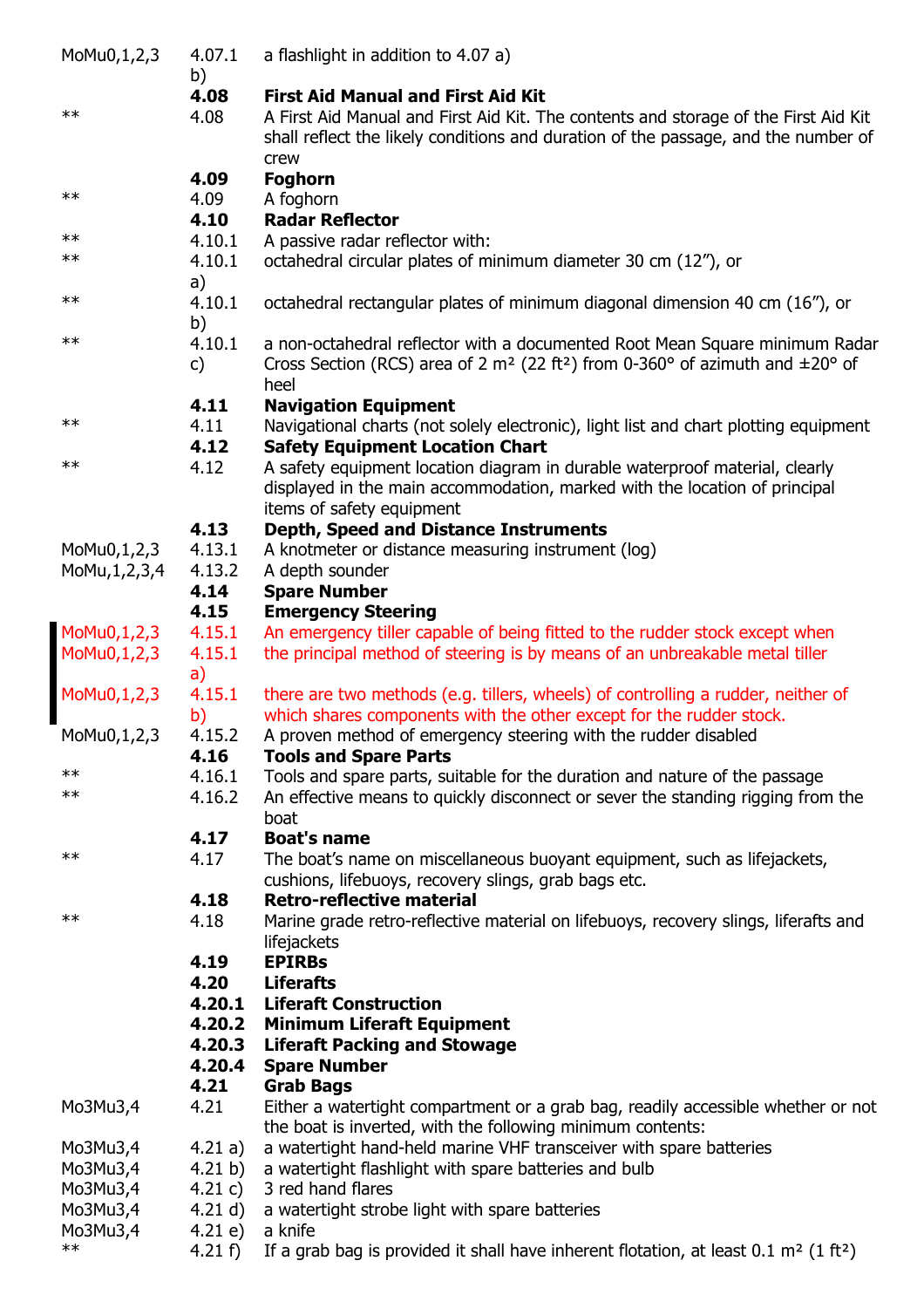|             |                      |                      | of the boat, and shall have a lanyard and clip                       | area of fluorescent orange colour on the outside, shall be marked with the name                                                                                      |
|-------------|----------------------|----------------------|----------------------------------------------------------------------|----------------------------------------------------------------------------------------------------------------------------------------------------------------------|
|             | 4.22                 |                      | <b>Crew Overboard Identification and Recovery</b>                    |                                                                                                                                                                      |
|             | 4.22.1               |                      | <b>Locator Beacons</b>                                               |                                                                                                                                                                      |
|             | 4.22.2               |                      | <b>GPS Crew Overboard Position</b>                                   |                                                                                                                                                                      |
| MoMu3,4     | 4.22.3               |                      | helmsman and ready for immediate use                                 | a lifebuoy with a self-igniting light, a whistle and a drogue within reach of the                                                                                    |
| $**$        | 4.22.6               |                      | intervals in accordance with its manufacturer's instructions         | Each inflatable lifebuoy and any automatic device shall be tested and serviced at                                                                                    |
| $**$        | 4.22.7               |                      | readily accessible to cockpit                                        | A heaving line, no less than 6 mm $(1/4")$ diameter, 15 - 25 m $(50 - 75')$ long,                                                                                    |
| MoMu0,1,2,3 | 4.22.8               |                      | A recovery sling which includes a:                                   |                                                                                                                                                                      |
| MoMu0,1,2,3 | 4.22.8<br>a)         |                      |                                                                      | buoyant line of length no less than the shorter of 4 times LH or 36m (120')                                                                                          |
| MoMu0,1,2,3 | 4.22.8<br>b)         |                      | buoyancy section (horseshoe) with no less than 90 N $(20#)$ buoyancy |                                                                                                                                                                      |
| MoMu0,1,2,3 | 4.22.9<br>c)         |                      | minimum strength capable to hoist a crewmember aboard                |                                                                                                                                                                      |
|             | 4.23                 |                      | <b>Pyrotechnic and Light Signals</b>                                 |                                                                                                                                                                      |
| $**$        | 4.23                 |                      |                                                                      | Pyrotechnic signals shall be provided conforming to SOLAS LSA Code Chapter III<br>Visual Signals and not older than the stamped expiry date (if any) or if no expiry |
|             |                      |                      | date stamped, not older than 4 years.                                |                                                                                                                                                                      |
|             |                      | Race Category        | Red Hand Flares LSA III 3.2                                          | Orange Smoke Flares LSA III 3.3                                                                                                                                      |
|             | MoMu0,1,2,3<br>MoMu4 |                      | 4                                                                    | 2<br>$\overline{2}$                                                                                                                                                  |
|             | 4.24                 | Spare Number         |                                                                      |                                                                                                                                                                      |
|             | 4.25                 | <b>Cockpit Knife</b> |                                                                      |                                                                                                                                                                      |
| $\ast\ast$  | 4.25                 |                      | accessible from the deck or a cockpit.                               | A strong, sharp knife, sheathed and securely restrained shall be provided readily                                                                                    |
|             | 4.26                 |                      | <b>Storm &amp; Heavy Weather Sails</b>                               |                                                                                                                                                                      |
|             |                      |                      |                                                                      |                                                                                                                                                                      |

**4.26.1 Design**

**Figure 3 Figure 3**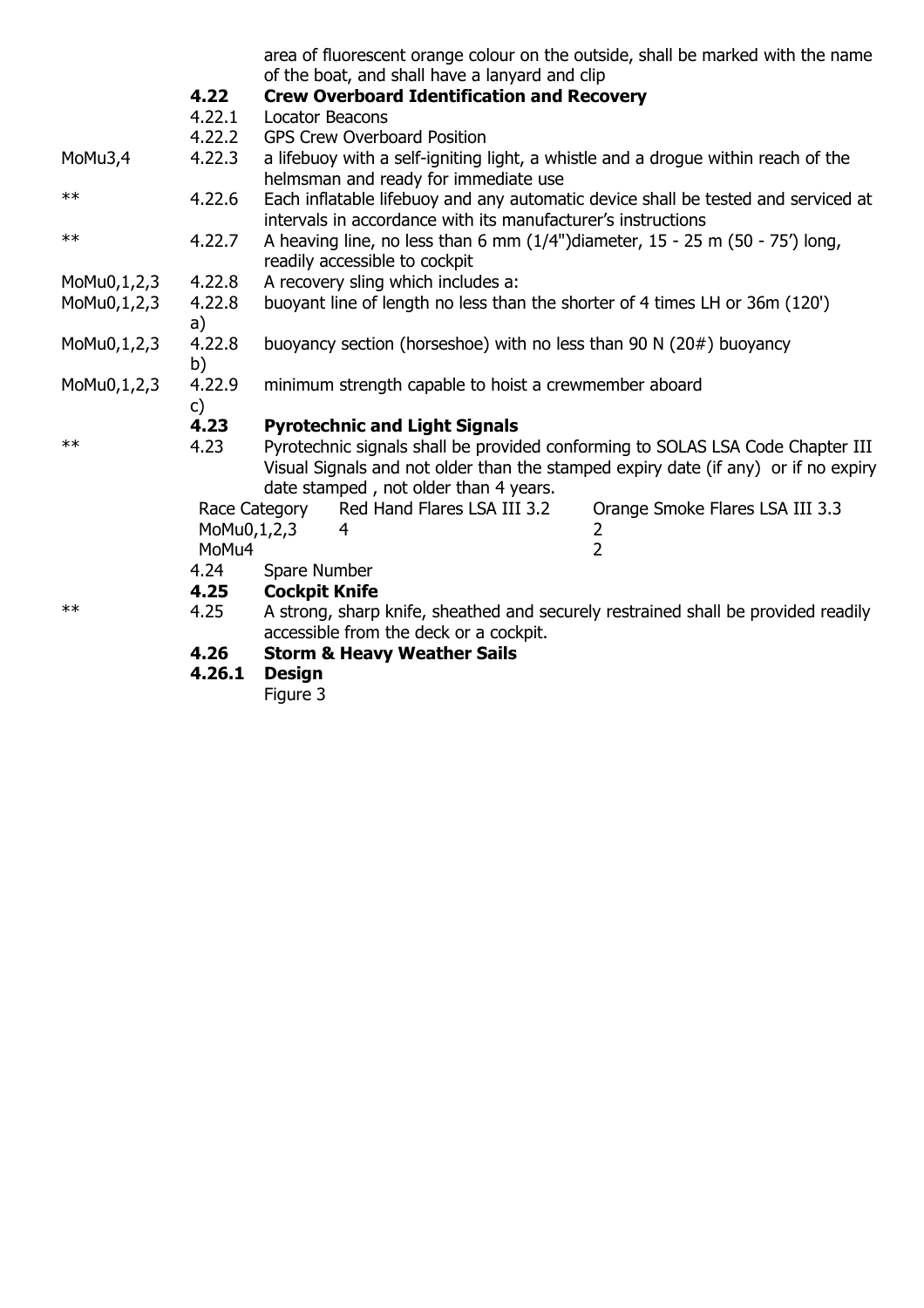| $\ast\ast$         | 4.26.1           | The material of the body of a storm sail purchased after 2013 shall have a                                                                 |
|--------------------|------------------|--------------------------------------------------------------------------------------------------------------------------------------------|
|                    | a)               | highly-visible colour (e.g. dayglo pink, orange or yellow)                                                                                 |
| $\ast\ast$         | 4.26.1<br>b)     | Aromatic polyamides, carbon and similar fibres shall not be used in a trysail or<br>storm jib but HMPE and similar materials are permitted |
| $\ast\ast$         | 4.26.1           | Sheeting positions on deck for each storm and heavy-weather sail                                                                           |
| $\ast\ast$         | C)<br>4.26.1     | Sheeting positions for the trysail independent of the boom                                                                                 |
| $\ast\ast$         | d)               |                                                                                                                                            |
|                    | 4.26.2           | <b>Sail Areas</b>                                                                                                                          |
| $\ast\ast$         | 4.26.2           | The maximum area of storm and heavy weather sails shall be lesser of the areas                                                             |
| <b>MoMu0,1,2,3</b> | 4.26.2           | below or as specified by the boat designer or sailmaker<br>A heavy-weather jib (or heavy-weather sail in a boat with no forestay)          |
| $\ast\ast$         | a)<br>4.26.2     | with:<br>area of 13.5% height of the foretriangle (IG) squared                                                                             |
|                    | a) i             |                                                                                                                                            |
| $\ast\ast$         | 4.26.2<br>a) ii  | readily available means, independent of a luff groove, to attach to the stay                                                               |
| $\ast\ast$         | 4.26.2           | For sails made after 2011: Storm and heavy weather jib areas calculated as:                                                                |
|                    | C)<br>4.26.3     | $(0.255 \times$ luff length x (luff perpendicular + 2 x half width))<br><b>Sail Inventory</b>                                              |
| MoMu3              | 4.26.3           | either a storm trysail as defined in OSR 4.26.2 d), or mainsail reefing to reduce                                                          |
|                    | a) ii<br>4.28    | the luff by at least 40% (or rotating wing mast if suitable)<br>Spare Number                                                               |
|                    | 4.29             | <b>Deck Bags</b>                                                                                                                           |
|                    | 4.30             | <b>Emergency Pumps</b>                                                                                                                     |
|                    | 4.30.1<br>4.30.1 | either fixed or portable pump to remove ingress water from any compartment.<br>This pump shall:                                            |
|                    | a)               |                                                                                                                                            |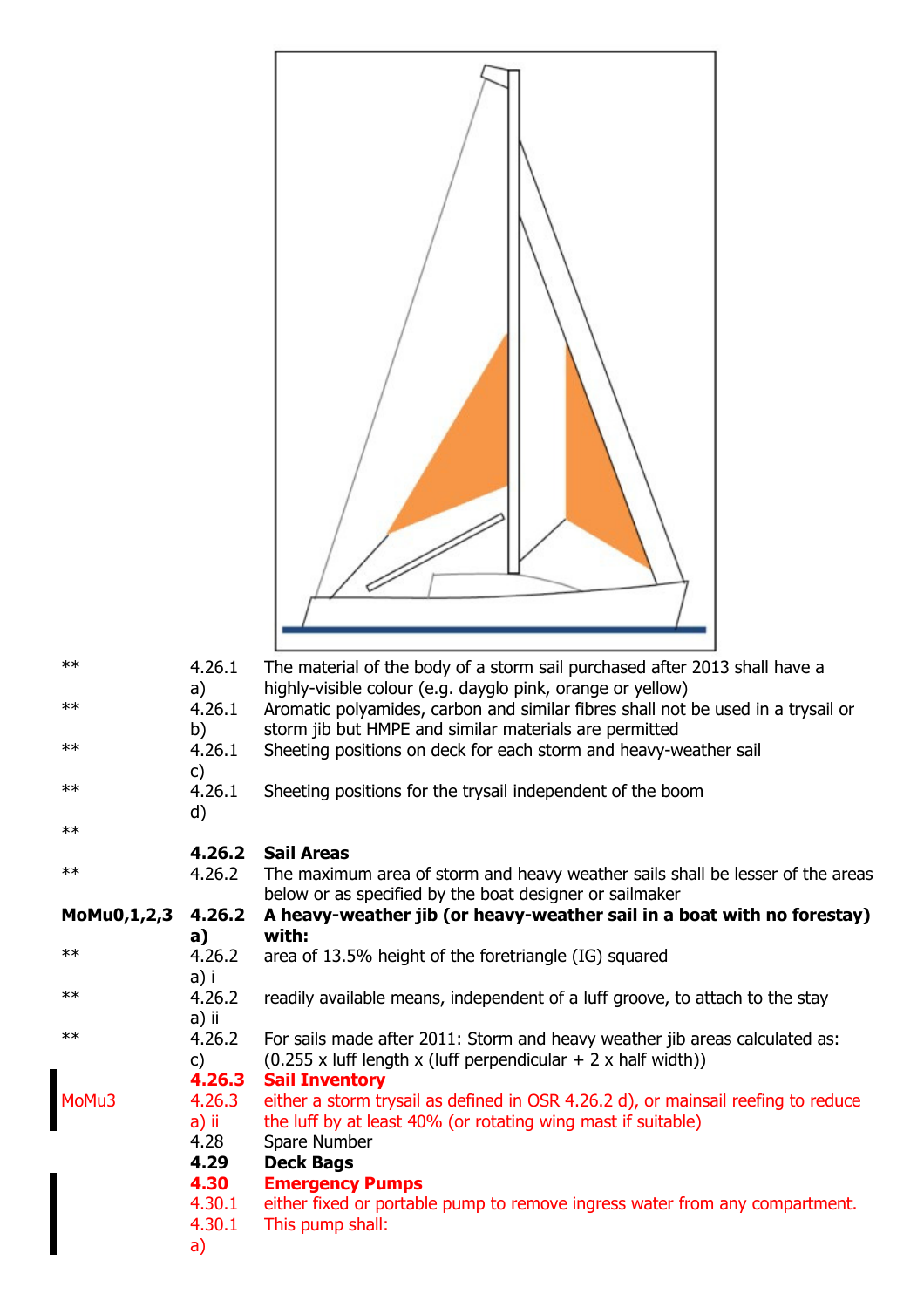|             | 4.30.1<br>b)           | have a minimum rated capacity of 200 l/min                                                 |
|-------------|------------------------|--------------------------------------------------------------------------------------------|
|             | 4.30.1<br>$\mathsf{c}$ | be operated by battery, main engine powered or a separate engine                           |
|             | 4.30.1                 | if portable electric-powered, power cables to be terminated with alligator clips           |
|             | $\mathsf{d}$<br>4.30.1 | have sufficient hose to discharge directly overboard or into the cockpit.                  |
|             | e)<br>4.30.1           | A combination of permanently installed and portable pumps may be combined to               |
|             | f)                     | meet the above requirement.<br><b>SECTION 5 - PERSONAL EQUIPMENT</b>                       |
| $\ast\ast$  |                        | Each crew member shall have:                                                               |
|             | 5.01                   | <b>Lifejacket</b>                                                                          |
| $\ast\ast$  | 5.01.1                 | A lifejacket which shall:                                                                  |
| $***$       | 5.01.1                 | if manufactured before 2012 comply with ISO 12402 - 3 (Level 150) or                       |
|             | a)i)                   | equivalent, including EN 396 or UL 1180 and:                                               |
| $\ast\ast$  | 5.01.1                 | if inflatable have a gas inflation system                                                  |
|             | a)i)                   |                                                                                            |
| $\ast\ast$  | 5.01.1                 | have crotch/thigh straps (ride up prevention system (RUPS))                                |
|             | $a)$ i)                |                                                                                            |
| $\ast\ast$  | 5.01.1                 | if manufactured after 2011 comply with ISO 12402-3 (Level 150) and be fitted               |
|             | a) ii                  | with a whistle, lifting loop, reflective material automatic/manual gas inflation<br>system |
| $\ast\ast$  | 5.01.1                 | crotch/thigh straps (ride up prevention system (RUPS))                                     |
|             | a) ii                  |                                                                                            |
| MoMu0,1,2,3 | 5.01.1                 | have an emergency position indicating light in accordance with either ISO 12402-           |
|             | b)                     | 8 or SOLAS LSA code 2.2.3                                                                  |
| $\ast\ast$  | 5.01.1                 | be clearly marked with the boat's or wearer's name                                         |
|             | c)                     |                                                                                            |
| MoMu0,1,2,3 | 5.01.1<br>d)           | have a sprayhood in accordance with ISO 12402-8                                            |
| $**$        | 5.01.1<br>f)           | if inflatable, regulalrly checked for air retention                                        |
| MoMu0,1,2,3 | 5.01.2                 | A boat shall carry at least one gas inflatable lifejacket spare cylinder and, if           |
|             |                        | appropriate, spare activation head for each type of lifejacket on board.                   |
| $***$       | 5.01.4                 | The person in charge shall personally check each lifejacket at least once<br>annually.     |
|             | 5.02                   | <b>Safety Harness and Tethers</b>                                                          |
| MoMu0,1,2,3 | 5.02.1                 | A harness that complies with ISO 12401 or equivalent                                       |
| MoMu0,1,2,3 | 5.02.2                 | A tether that shall:                                                                       |
| MoMu0,1,2,3 | 5.02.2                 | comply with ISO 12401 or equivalent                                                        |
|             | a)                     |                                                                                            |
| MoMu0,1,2,3 | 5.02.2                 | not exceed 2 m (6'-6") including the length of the hooks                                   |
|             | b)                     |                                                                                            |
| MoMu0,1,2,3 | 5.02.2                 | have self-closing hooks                                                                    |
|             | c)                     |                                                                                            |
| MoMu0,1,2,3 | 5.02.2                 | have overload indicator flag embedded in the stitching                                     |
|             | d)                     |                                                                                            |
| MoMu0,1,2,3 | 5.02.2                 | be manufactured after 2000                                                                 |
|             | e)                     |                                                                                            |
| MoMu0,1,2,3 | 5.02.3                 | All of the crew shall have either:                                                         |
| MoMu0,1,2,3 | a)                     | a tether not exceeding 1m(3'3") including the length of the hooks, or                      |
| MoMu0,1,2,3 | b)                     | an intermediate self-closing hook on a $2 \text{ m}$ (6'-6") tether                        |
| MoMu0,1,2,3 | 5.02.5                 | A tether which has been overloaded shall be replaced                                       |
|             | 5.07                   | <b>Survival Equipment</b>                                                                  |
|             |                        | <b>SECTION 6 - TRAINING</b>                                                                |
| MoMu3       | 6.01.3                 | When there are only two crewmembers, at least one shall have undertaken                    |
|             |                        | training within the five years before the start of the race in OSR 6.02 Training           |
|             |                        | <b>Topics</b>                                                                              |